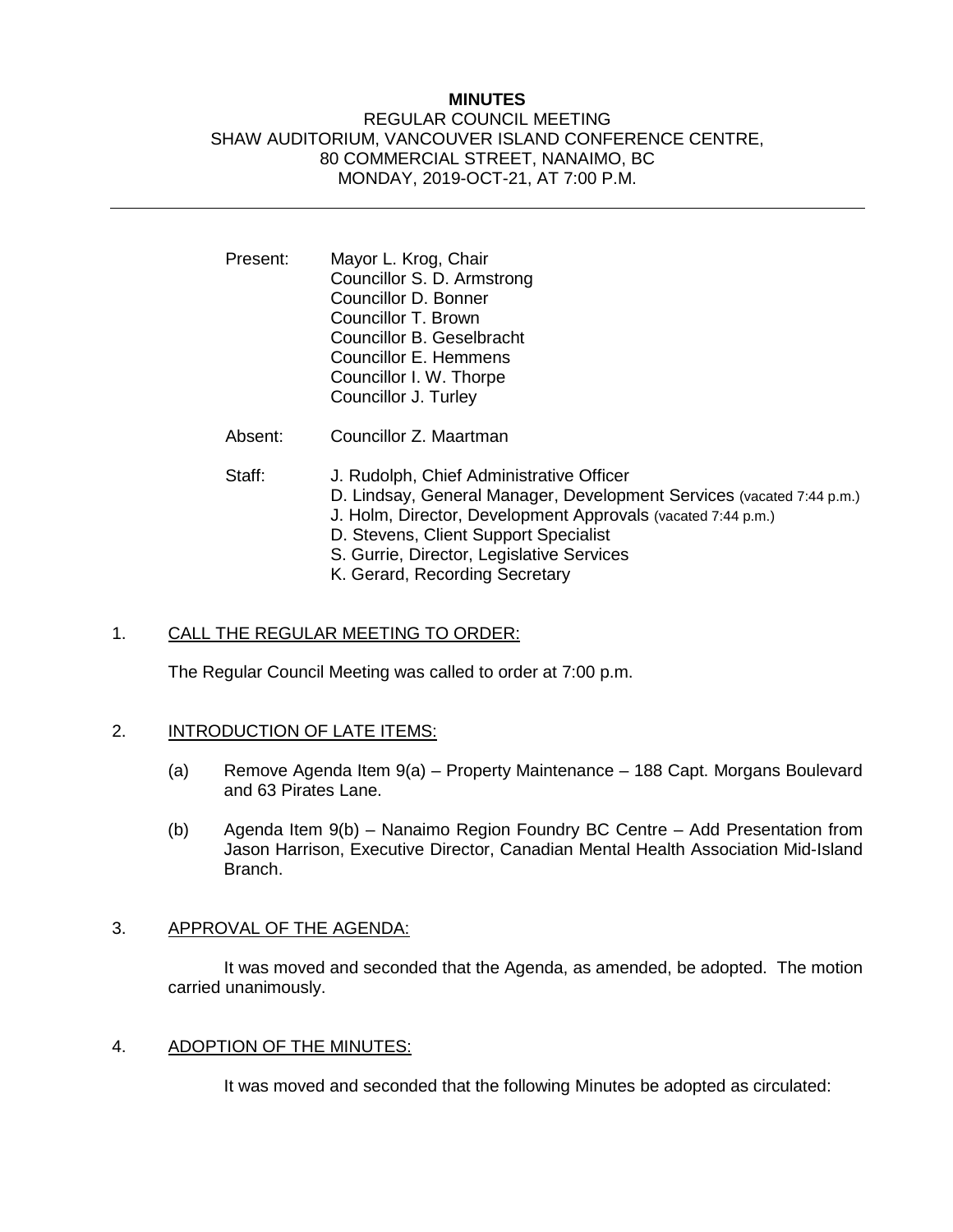- Minutes of the Special Council meeting held in the Douglas Rispin Room, Vancouver Island Conference Centre, 80 Commercial Street, Nanaimo, BC, on Monday, 2019-SEP-30, at 4:00 p.m.
- Minutes of the Regular Council Meeting held in the Shaw Auditorium, Vancouver Island Conference Centre, 80 Commercial Street, Nanaimo, BC, on Monday, 2019-OCT-07, at 7:00 p.m.

The motion carried unanimously.

# 5. MAYOR'S REPORT:

Mayor Krog spoke regarding:

- The upcoming meeting with the Honourable Selina Robinson, in Victoria on 2019-OCT-31 regarding concerns addressed by the community.
- Mayor Krog announced that Equal Voice Central Vancouver Island in partnership with Councillor Erin Hemmens were the successful recipients of the Toward Parity Grant. Councillor's Hemmens grant proposal titled "Women Lead!" received a \$5000 grant which will be used toward new ideas and/or enhancing existing programs to gain support for gender equality in the community and encourage women and young girls to consider positions in local government.
- The City of Nanaimo is currently recruiting members for the recently approved Economic Development Task Force. Interested applicants need to submit a completed Application Form to Legislative Services between Thursday, October 17th, 2019 and 4:30 p.m. on Friday, November 1st, 2019 by Mail/in person: Legislative Services, 455 Wallace Street, Nanaimo, BC V9R 5J6 or email: Legislative.Servicesoffice@nanaimo.ca The application form and terms of reference are on the website at Nanaimo.ca.
- On Friday, October 25, 2019, Beban Park pool with host the annual Halloween Howl Pool party between 4:00 p.m. and 7:00 p.m. Many activities and prizes will be offered.
- Go By Bike week will run for two weeks, October 21 to November 3, 2019. Register yourself, your family or a team at [www.gobybikebc.ca](http://www.gobybikebc.ca/) to participate and win prizes throughout the event.
- Vancouver Island University is hosting a Green Idea Event Greening the Campus on October 24<sup>th</sup>. Presentations start at 4:15 p.m. For more information contact sustainability@viu.ca.
- The City of Nanaimo is seeking Park, Recreation and Culture program proposals for the upcoming Spring/Summer Parks, Recreation and Culture Activity Guide. Submission deadline is November 8, 2019, at 4:30 p.m.
- The City of Nanaimo is encouraging the community to stay safe for Halloween and Guy Fawkes Night, October 31, 2019 and November 5, 2019. Bonfire permits must be obtained from the City of Nanaimo for each event. Fees are \$50.00 each and can be paid at the Service and Resource Centre building at 411 Dunsmuir Street. Permits must be obtained by noon on October 31<sup>st</sup> and noon on November 5<sup>th</sup>.
- Daylight savings time is on November  $3<sup>rd</sup>$  and Mayor Krog reminded residents that this is also a good time to check your smoke alarms.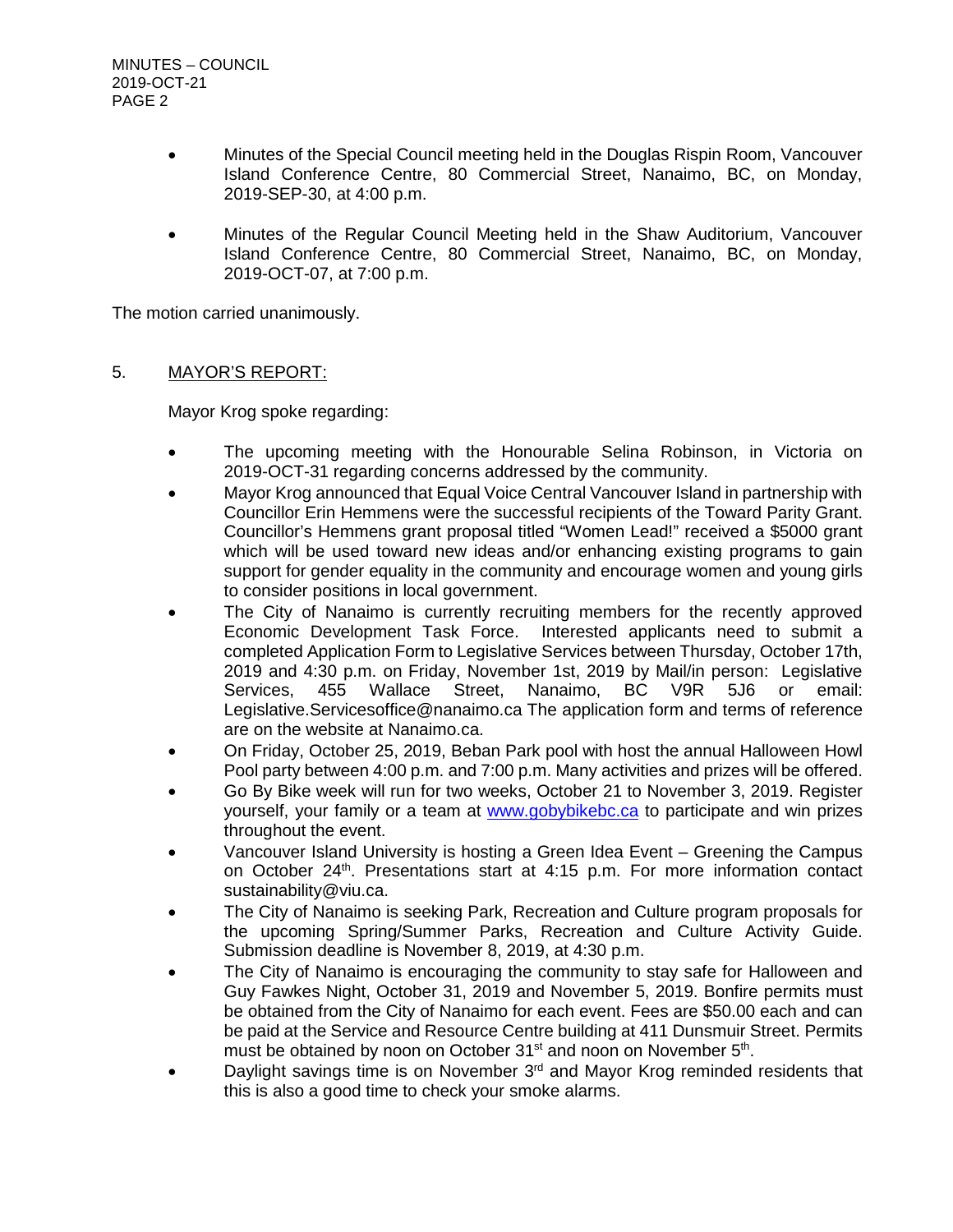MINUTES – COUNCIL 2019-OCT-21 PAGE 3

### 6. CONSENT ITEMS:

#### (a) Advisory Committee Minutes

It was moved and seconded that the following items be received by consent:

- Minutes of the Governance and Priorities Committee Meeting held in the Boardroom, Service and Resource, 411 Dunsmuir Street, Nanaimo, BC, on Monday, 2019-SEP-09, at 1:00 p.m.
- Minutes of the Design Advisory Panel Meeting held in the Boardroom, Service and Resource Centre, 411 Dunsmuir Street, Nanaimo, BC, on Thursday, 2019-SEP-12, at 5:00 p.m.
- Minutes of the Health and Housing Task Force Meeting held in the Boardroom, Service and Resource Centre, 411 Dunsmuir Street, Nanaimo, BC, on Wednesday, 2019-SEP-18, at 12:30 p.m.
- (b) Committee Recommendations
- 1. Governance and Priorities Committee Recommendations 2019-OCT-07
	- 1. Council Policy Update

That Council approve the Notice of Motion Policy.

2. Advisory Committee on Accessibility and Inclusiveness

That Council refer "Advisory Committee on Accessibility and Inclusiveness" to Staff for further input and information.

3. Presentation: Fire Department Update and Services Delivery Plan

That Council direct Staff to prepare a report for Council on transitioning prehospital care up to Emergency Medical Responder.

4. Discussion: Boathouse and Paddling Centre

That Council direct Staff to invite the Boathouse and Paddling Centre to make a presentation at a future Council meeting.

5. Agenda Planning

That Council direct Staff to invite the Medical Director, Nanaimo Community, to make a presentation during a future Council meeting.

- 2. Finance and Audit Committee Recommendations 2019-OCT-16
	- 1. Community Resiliency Investment Program (FireSmart Community Funding and Supports Program)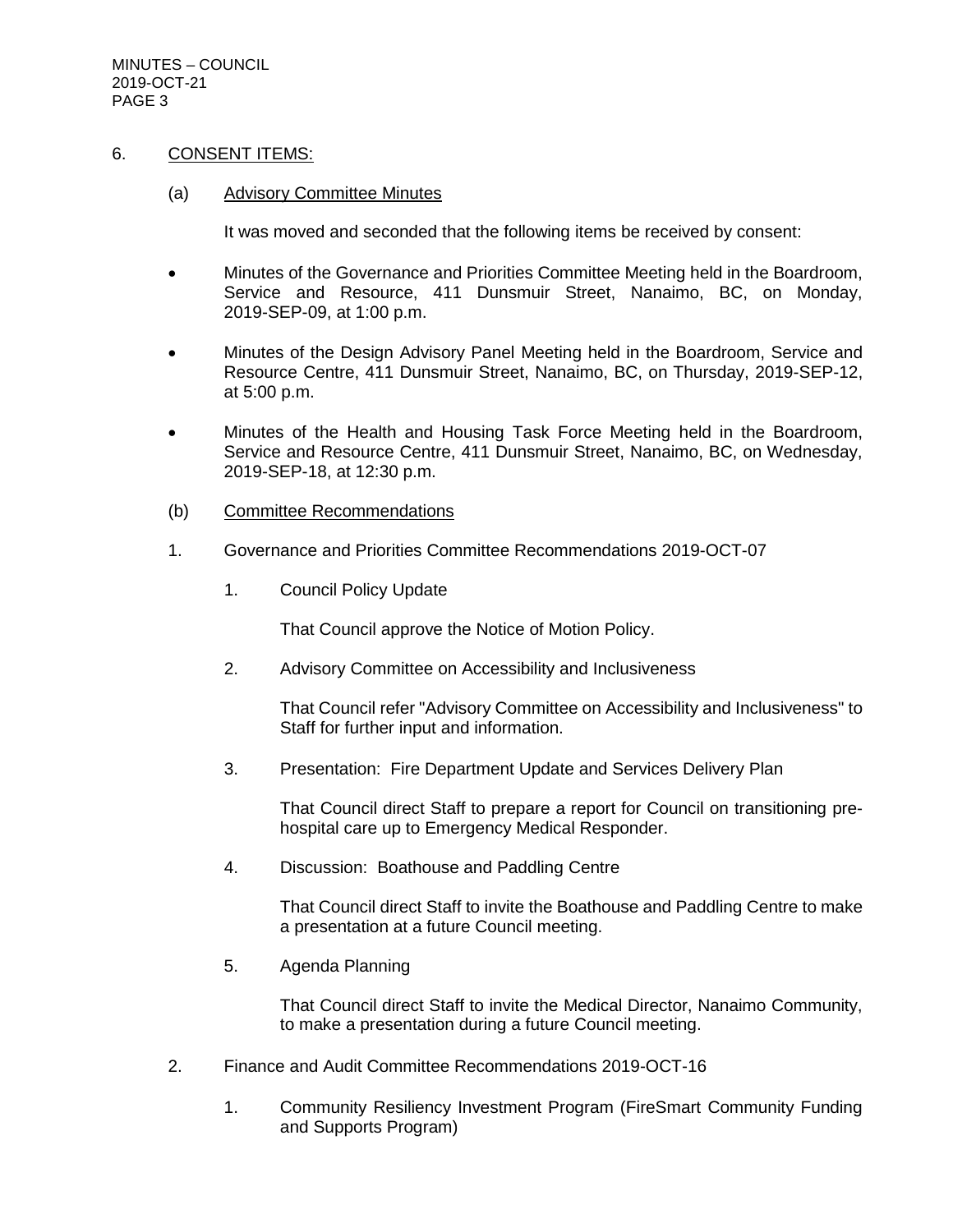That Council support the City of Nanaimo's application to the Union of BC Municipalities for the Community Resiliency Investment Program (FireSmart Community Funding and Support Program) and if successful the 2020-2024 Financial Plan be amended to include this grant.

2. Heritage Facade Grant Application - 34 Victoria Crescent

That Council approve a Heritage Façade Grant of up to \$20,000 for the Queen's Hotel located at 34 Victoria Crescent to repaint the building's exterior, as well as install new brick cladding, a new awning system, new signage (including a vintage refurbished Queen's sign), and new exterior lighting to the building's Victoria Crescent façade.

The motion carried unanimously.

- (c) Separately Addressed Consent Items
	- 1. Nanaimo Youth Advisory Council

It was moved and seconded that Council hold the Nanaimo Youth Advisory Council in abeyance; that staff prepare a report on an engagement session to inquire with youth on how they would like to be engaged with and included in local governance structures; and that correspondence be sent to School District 68 and the Regional District of Nanaimo inviting their involvement in organizing the initial engagement session. The motion carried unanimously.

Councillor Brown vacated the Shaw Auditorium at 7:16 p.m. declaring a conflict of interest as he is a member of the Rotary Club of Nanaimo.

2. Loudon Boathouse Project

That Council:

- 1. consider funding of \$123,750 during the 2020 financial plan review for detailed design and costing of the Loudon Boathouse (with \$15,000 coming from private contributions);
- 2. direct Staff to return with, final costing and funding options for Council's review and consideration during the 2021 budget review if design phase is approved; and,
- 3. direct Staff to work with the Long Lake Flatwater Training Centre Society and Rotary Club of Nanaimo North on fundraising and other sources of revenue for the project.

The motion carried unanimously.

Councillor Brown entered the Shaw Auditorium at 7:16 p.m.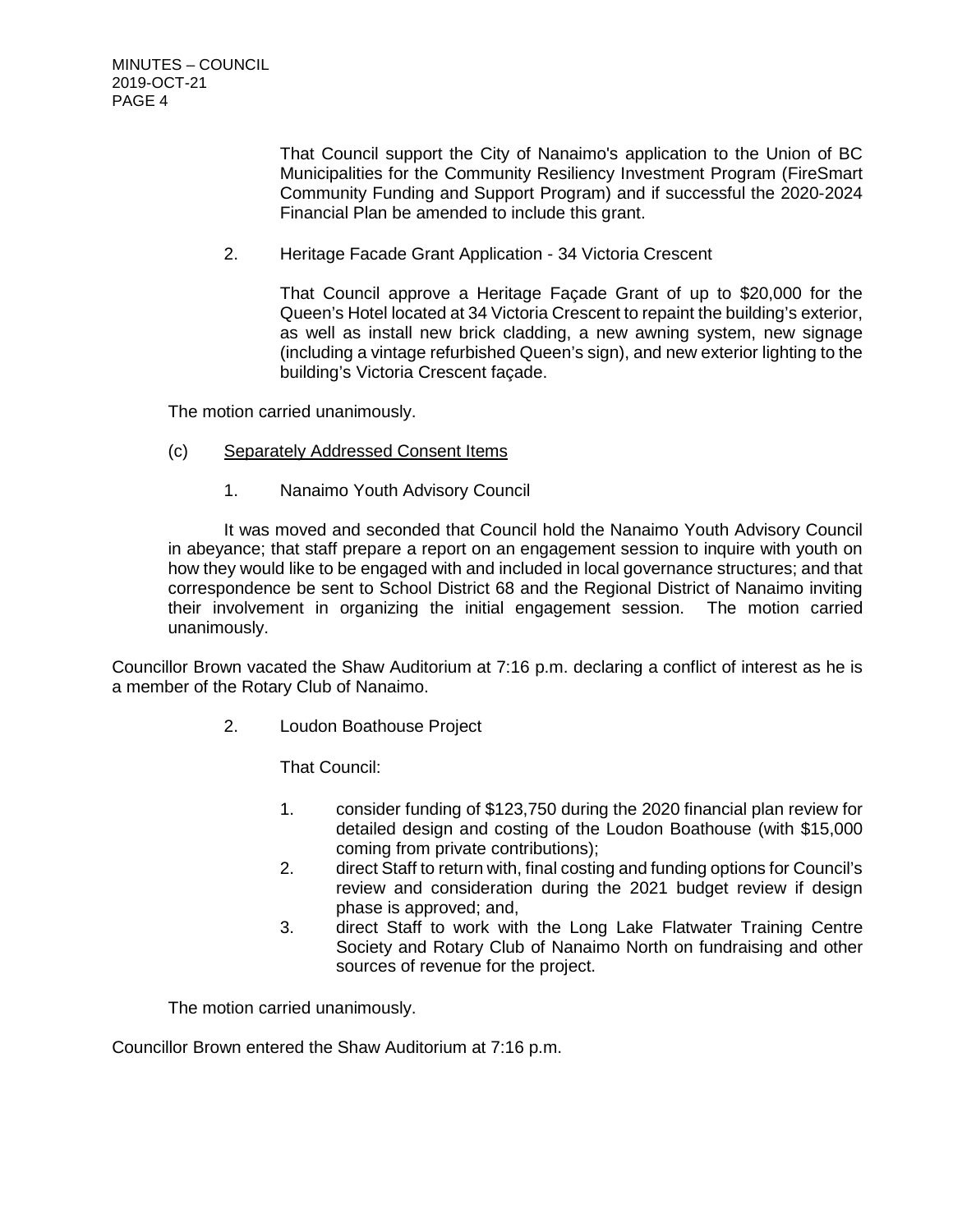### 7. REPORTS:

### (a) Nanaimo Region Foundry BC Centre

Introduced by Dale Lindsay, General Manager, Development Services.

#### Delegation:

- 1. Jason Harrison, Executive Director, Canadian Mental Health Association, Mid-Island Branch, spoke and stated the following:
	- Foundry Centre BC brings resources and service providers together to support youth in the community without delays or waits to obtain assistance for things such as family support, mental health issues and others problems facing youth
	- Focuses on youth ages  $12 24$
	- Eight Foundry Centres are currently operating in BC with two operating on Vancouver Island
	- Requesting that Council appoint a representative to the steering committee and provide a letter of support to enclose in the application to the Province

It was moved and seconded that Council authorize the Mayor to provide a letter of support to the Nanaimo Region Foundry BC Steering Committee regarding their application to create a Foundry BC site in Nanaimo and direct a representative from City Staff to participate as a non-voting member on the committee. The motion carried unanimously.

#### (b) Rezoning Application No. RA419 – 150 Esplanade and 155 Fry Street

Introduced by Dale Lindsay, General Manager, Development Services.

It was moved and seconded that "Zoning Amendment Bylaw 2019 No. 4500.159" (To rezone 150 Esplanade and 155 Fry Street from Community Corridor [COR3] to Mixed Use Corridor [COR2]) pass first reading. The motion carried unanimously.

It was moved and seconded that "Zoning Amendment Bylaw 2019 No. 4500.159" pass second reading. The motion carried unanimously.

It was moved and seconded that Council direct Staff to secure the community amenity contribution should Council support the bylaw at third reading. The motion carried unanimously.

#### (c) Rezoning Application No. RA436 – 120 Commercial Street

Introduced by Dale Lindsay, General Manager, Development Services.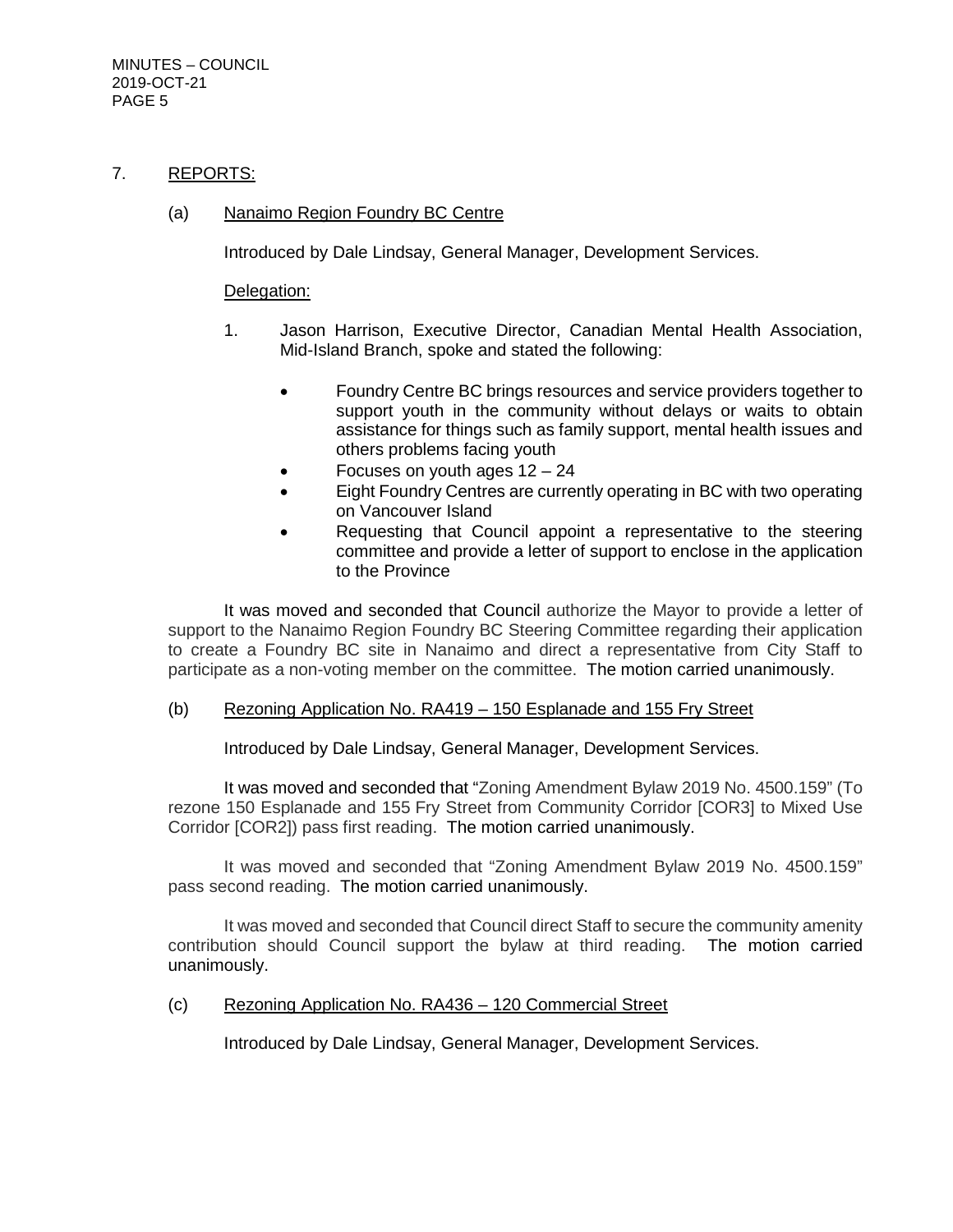#### Delegation:

1. Andrew Gordon, Burnaby BC, Aura Cannabis Inc. spoke regarding Aura Cannabis Inc., their commitment to safety in the community by following all rules and regulations set out by the City of Nanaimo, Province of BC and Government of Canada, community contributions and best practices followed by their other retail locations in BC and Saskatchewan.

It was moved and seconded that "Zoning Amendment Bylaw 2019 No. 4500.161" (To rezone 120 Commercial Street to allow "Cannabis Retail Store" as a site-specific use in the Core [DT1] zone) pass first reading. The motion carried unanimously.

It was moved and seconded that "Zoning Amendment Bylaw 2019 No. 4500.161" pass second reading. The motion carried unanimously.

It was moved and seconded that Council direct Staff to secure the amenity contribution prior to adoption of the bylaw, should Council support the bylaw at third reading. The motion carried unanimously.

### (d) Rezoning Application No. RA437 – 115 Chapel Street

Introduced by Dale Lindsay, General Manager, Development Services.

It was moved and seconded "Zoning Amendment Bylaw 2019 No. 4500.160" (To rezone 115 Chapel Street to allow "Cannabis Retail Store" as a site-specific use the Core [DT1] zone) pass first reading. The motion carried unanimously.

It was moved and seconded "Zoning Amendment Bylaw 2019 No. 4500.160" pass second reading. The motion carried unanimously.

It was moved and seconded Council direct Staff to secure the amenity contribution and BC Liquor and Cannabis Regulation Branch approval prior to adoption of the bylaw, should Council support the bylaw at third reading. The motion carried unanimously.

#### 8. BYLAWS:

#### (a) "Zoning Amendment Bylaw 2019 No. 4500.132"

It was moved and seconded that "Zoning Amendment Bylaw 2019 No. 4500.132" (To rezone 111 Nicol Street to allow a site-specific Cannabis Retail Store use in the Gateway [DT12] Zone) be adopted. The motion carried unanimously.

(b) "Council Procedure Amendment Bylaw 2019 No. 7272.01"

It was moved and seconded that Council Procedure Amendment Bylaw 2019 No. 7272.01" (To remove references to the Committee of the Whole and include amendments related to delegations, task forces and other administrative matters) be adopted. The motion carried unanimously.